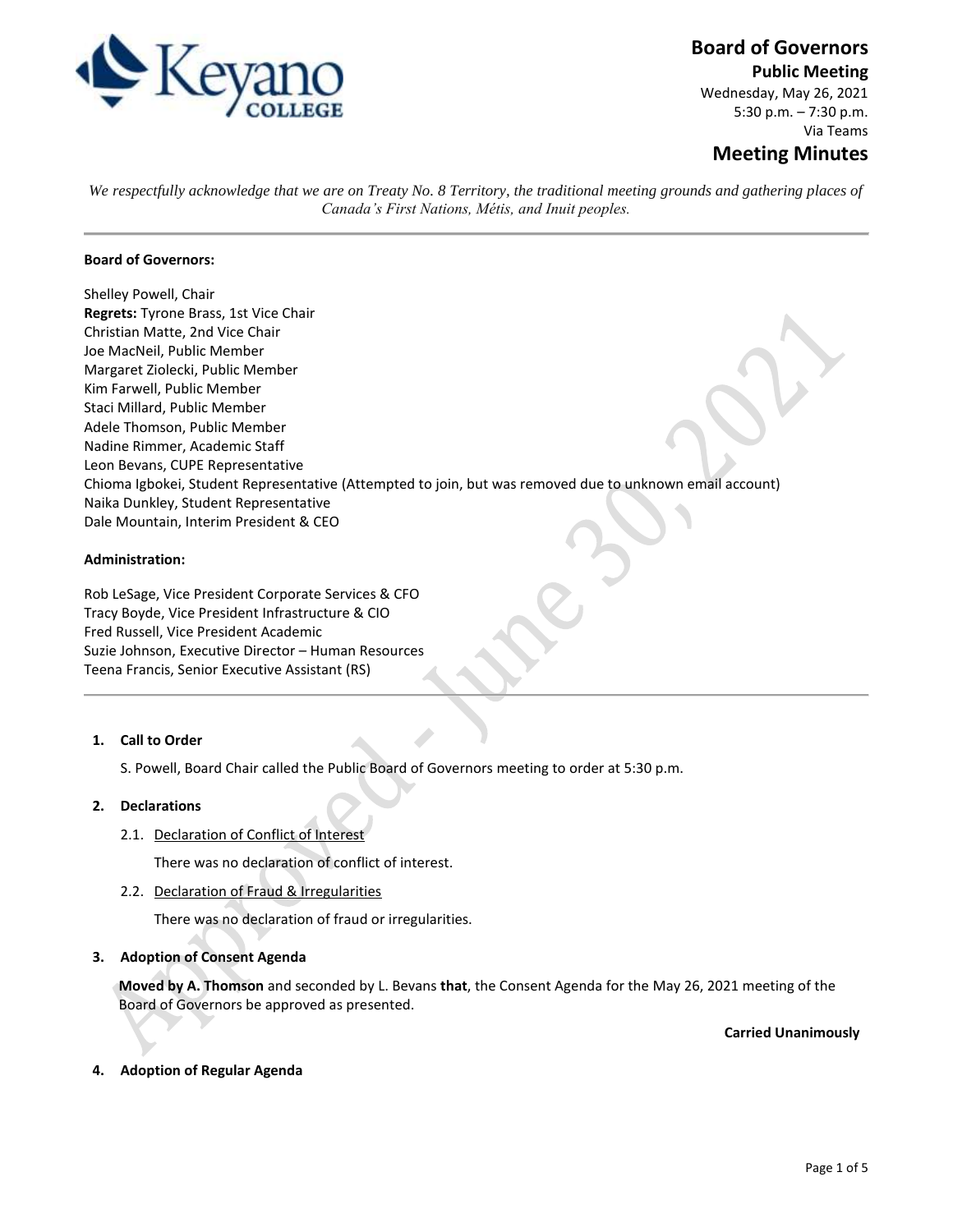**Moved by N. Rimmer** and seconded by J. MacNeil **that**, the Regular Agenda for the May 26, 2021 meeting of the Board of Governors be approved as amended.

#### **Carried Unanimously**

## **5. Governance & HR Update**

## 5.1. Board Evaluation and Questionnaire

**Moved by J. MacNeil and** seconded by C. Matte **that**, the Governance & HR Committee recommends the Board of Governors endorse and adopt the Board Evaluation as presented.

## **Carried Unanimously**

## 5.2. Briefing Note: President's Evaluation

College Administration summarized the "next steps" identified in the briefing note, and advised adjustments have been made to past practices so that the College is consistent with other Post-secondary Institutions. The timelines may need to be adjusted to align with the President Recruitment.

**Moved by J. MacNeil** and seconded by L. Bevans **that**, the Governance & HR Committee recommends the Board of Governors endorse and adopt the President Evaluation as presented.

## **Carried Unanimously**

## **6. Finance & Audit Committee Update**

K. Farwell, Chair of the Finance & Audit Committee provided an overview of the Finance & Audit Committee agenda items, including:

- Financials and Dashboard for March 2021
- Deferred Revenues and Expired Grants
- 2021 2022 Operational & Capital Budget
- Investment Management Agreement (IMA)
- Budget Projections for 2022 2023 and 2023 2024

The Finance & Audit Committee endorsed the 2021 – 2022 Budget, IMA, and Projections and further recommends approval by the Board of Governors.

#### **7. 2021 – 2022 Operational & Capital Budget Approval**

K. Farwell, Chair of the Finance & Audit Committee provided a summary of the 2021 – 2022 Operating and Capital Budget.

**Moved by K. Farwell** and seconded by J. MacNeil **that**, the Board of Governors approve the 2021-2022 Operational Budget and the 2021-2022 Capital Plan, Table 1 Scenario as presented.

#### **Carried Unanimously**

## **8. Investment Management Agreement (IMA) and Budget Projections 2022-2023 and 2023-2024**

College Administration provided an overview of the information contained in the briefing note, advising the budget projections allow for some adjustments as the College focuses on alternative sources of revenue, specifically generating commercial lease revenue.

The Investment Management Agreement centers on the work integrated learning component as directed by Advanced Education. College Administration is confident that targets established will be achieved.

**Moved by K. Farwell** and seconded by J. MacNeil **that**, the Board of Governors move in camera at 5:50 p.m.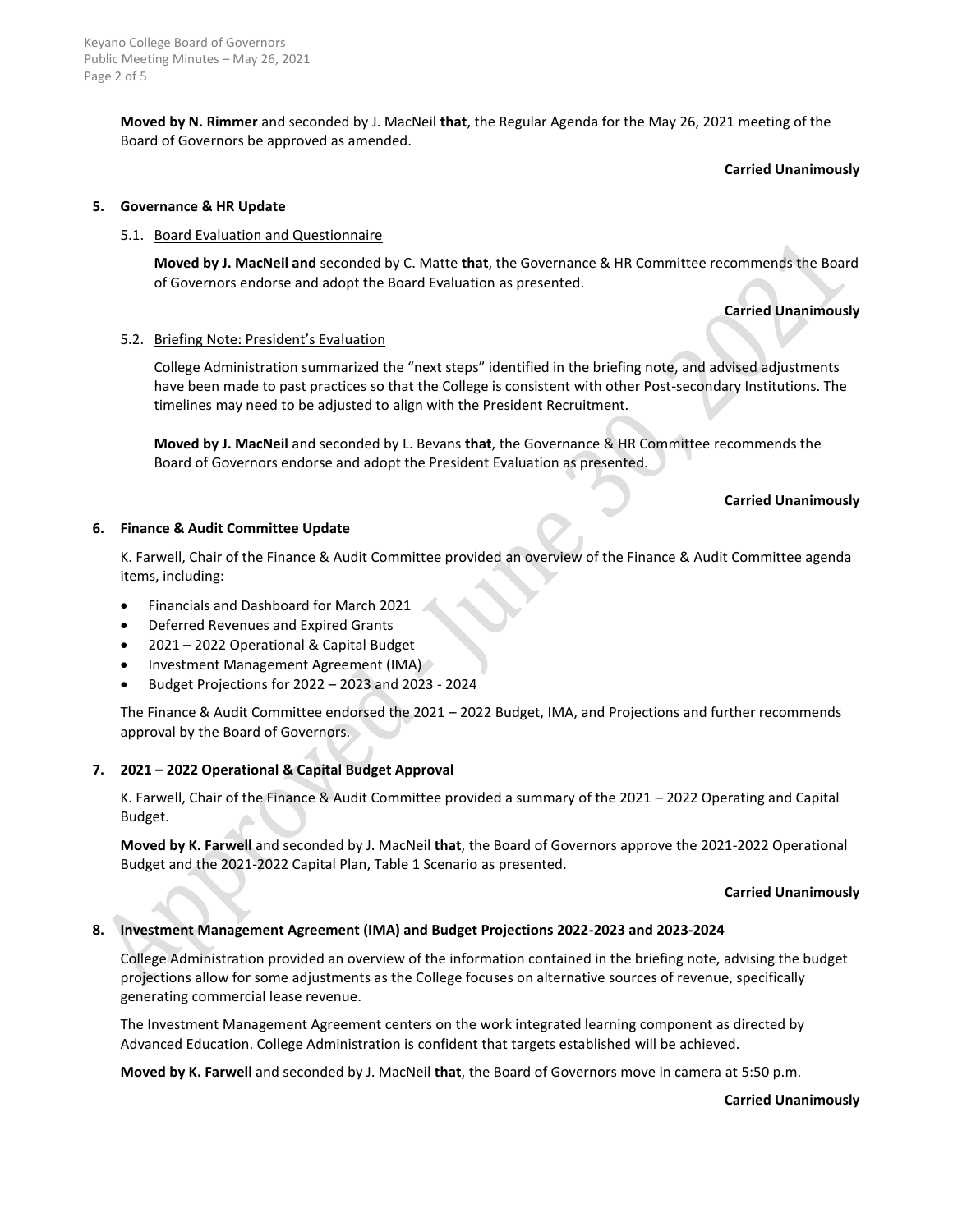L. Bevans, N. Rimmer and N. Dunkley left the meeting at 5:51 p.m.

**Moved by K. Farwell** and seconded by C. Matte **that**, the Board of Governors conclude in camera at 5:57 p.m.

**Carried Unanimously**

L. Bevans, N. Rimmer and N. Dunkley joined the meeting at 5:57 p.m.

**Moved by K. Farwell** and seconded by A. Thomson **that,** the Board of Governors approve the Investment Management Agreement (IMA), and the Operating and Capital Budget Projections for 2022-23 and 2023-24 as presented.

**Carried Unanimously**

## **9. Proposed Board Policy #10 Investment Management**

College Administration summarized the briefing note included in the meeting package, and highlighted key components of the proposed Board Policy #10 Investment Management. This proposed policy has been vetted through the Finance & Audit Committee and the Governance & HR Committee.

**Moved by J. MacNeil** and seconded by K. Farwell **that**, the Board of Governors approve and adopt Board Policy #10 Investment Management as presented.

## **Carried Unanimously**

## **10. Briefing Note: Suspension of Business Administration Certificate – Accounting**

College Administration provided an overview of the briefing note included in the package. As a part of the ongoing program refinement, and in an attempt to ensure that Keyano College students receive a quality learning experience that meets their needs, the Business Department has identified a number of course changes to its Business Administration programs. Some changes to courses involved removing redundant or outdated courses so that courses that are more relevant could be added.

While there are currently some students completing this Accounting stream, they will have the opportunity to complete their studies without any difficulty. This proposed change is keeping in line with additional course changes that will strengthen the current Business Administration credentials by keeping them in line with current program offerings in comparable post- secondary Institutions in the province.

**Moved by L. Bevans** and seconded by K. Farwell **that,** the Board of Governors rescind the pervious motion from February 24, 2021 to terminate the Business Administration Certificate - Accounting Specialization.

## **Carried Unanimously**

**Moved by M. Ziolecki** and seconded by K. Farwell **that**, the Board of Governors approve the suspension of the Business Administration Certificate - Accounting Specialization as presented.

## **Carried Unanimously**

## **11. Briefing Note: Suspension of Power Engineering 4th Class Co-op Program**

College Administration summarized the briefing note included in the meeting package. In response to the lack of available work placements due to the past year business interruption, the College is proposing a Comprehensive 4th Class Power Engineer program that provides learners with Keyano's 200-hour Power lab directly upon completion of their 4th Class day program theory. This proposed model will be more sustainable, as students completing the 4th Class Program with the lab component, would achieve their full 4th Class Power Engineer Certificate upon completion. This would yield a higher caliber of student from the program, as they would be guaranteed to achieve all steam time competencies through the lab course.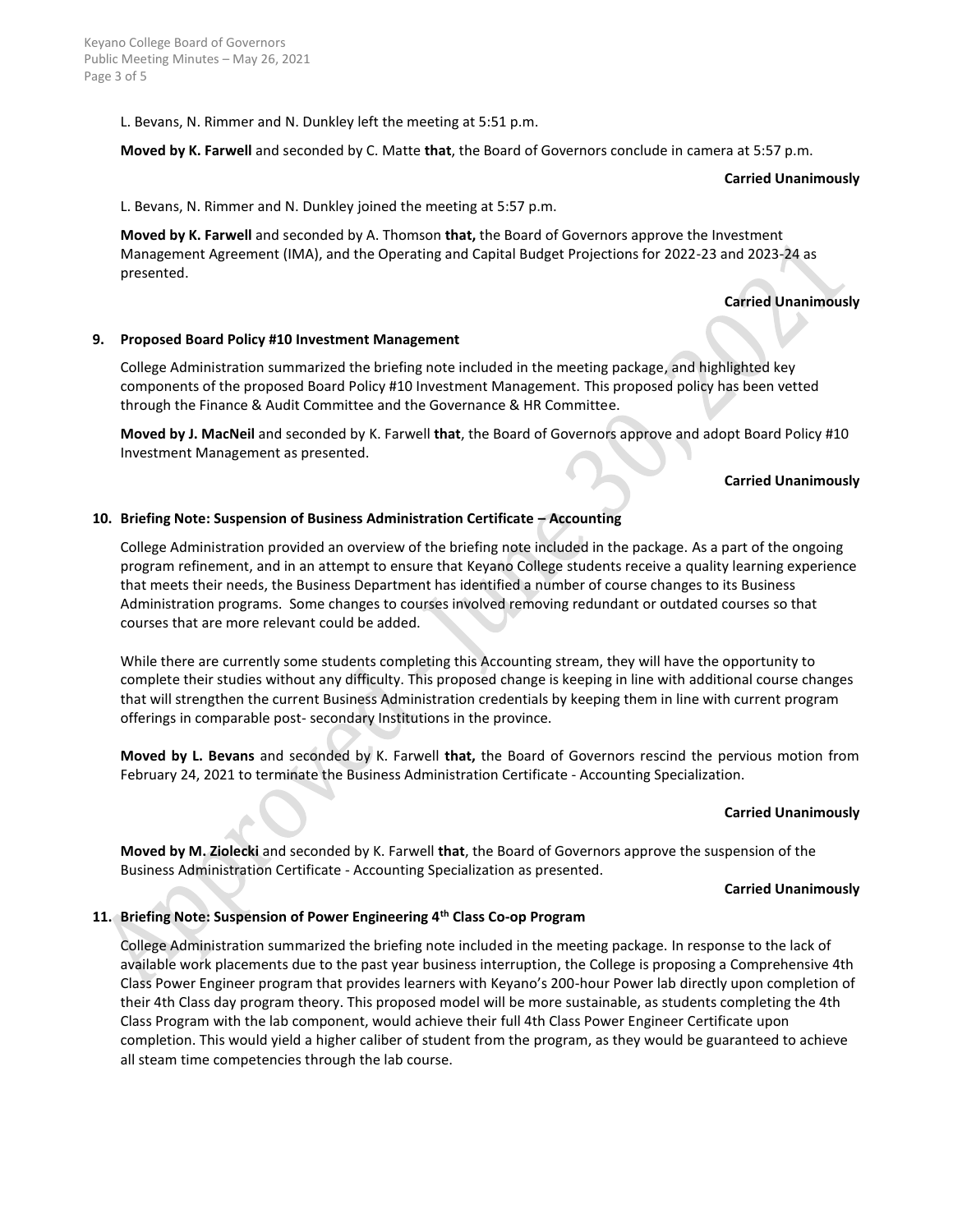Keyano College Board of Governors Public Meeting Minutes – May 26, 2021 Page 4 of 5

> **Moved by K. Farwell** and seconded by M. Ziolecki **that**, the Board of Governors approve the suspension of the Power Engineering 4th Class Co-op Program, and approve the creation of a new certificate program and specialization, Program name: Power Engineering Comprehensive, Specialization Name: 4th Class as presented.

#### **Carried Unanimously**

## **12. Briefing Note: New Program Proposal Health Care Aide**

College Administration provided an overview of the briefing note included in the meeting package. The College has offered the Health Care Aide program since the 2012/13 academic year. Because of the Province's decision to adopt a new standardized provincial curriculum, the previous Keyano College Health Care Aide program was suspended in July 2021 as application had been made for the new program. The provincially standardized Health Care Aide certificate program is now 32-weeks in length, which has doubled its length making it two semesters. The College received approval to offer the revised curriculum from the Education Standards Advisory Committee (ESAC) of the College of Licensed Practical Nurses of Alberta (CLPNA) in February 2021.

**Moved by N. Rimmer** and seconded by L. Bevans **that**, the Board of Governors approve the creation of a new program and specialization, program name: Health Care Aide as presented.

#### **Carried Unanimously**

## **13. Briefing Note: Apprenticeship Grads – AIT Survey Results**

College Administration shared this briefing note as information. Advanced Education conducted a survey specific to apprentices to gauge their satisfaction with the delivery of programs, labour market experience and financial assistance received.

## **14. Board Committees and Board of Governors Annual Meeting Schedule 2021 – 2022**

The Board Committees and Board of Governors Annual Meeting Scheduled for the academic year 2021 – 2022 was reviewed, and endorsed by the Governance & HR Committee. Two changes will be made, 1) Public Board of Governors Meeting begins at 5:30 p.m., and the last Wednesday in March is the 30<sup>th</sup>.

**Moved by J. MacNeil** and seconded by L. Bevans **that**, the Board of Governors approve and adopt the Board Committees and Board of Governors Annual Meeting Schedule for 2021 – 2022 Academic year as amended.

## **Carried Unanimously**

#### **15. In-Camera**

D. Mountain, R. LeSage, T. Boyde and F. Russell left the meeting at 6:42 p.m.

**Moved by A. Thomson** and seconded by M. Ziolecki **that**, the Board of Governors move in-camera at 6:42 p.m.

#### **Carried Unanimously**

## 15.1. President Search

S. Johnson provided an update. J. MacNeil thanked the committee members for their work.

## 15.2. Bargaining Update

L. Bevans and N. Rimmer left the meeting at 6:44 p.m.

S. Johnson provided an update on the CUPE and Faculty bargaining status, and advised there may be a need to have further dialogue with the Board in August.

**Moved by K. Farwell** and seconded by M. Ziolecki **that**, the Board of Governors conclude the in-camera discussion at 6:50 p.m.

**Carried Unanimously**